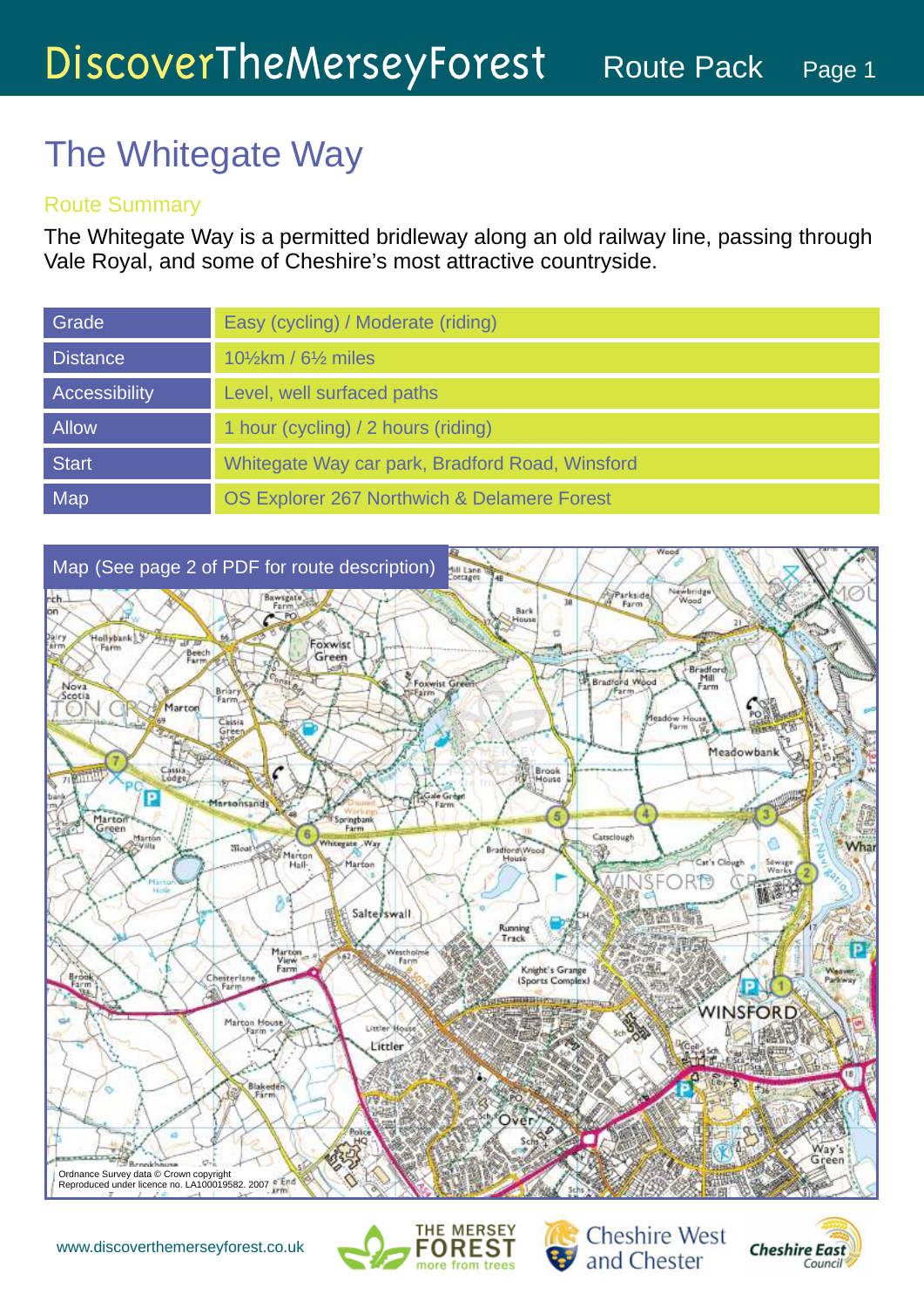### The Whitegate Way

### Route Details

The Whitegate Way is an ideal traffic-free route from Winsford to Cuddington, near Delamere Forest Park. The Way itself is suitable for walking, cycling and horse riding, and for pushchairs and wheelchairs.

The Whitegate railway line carried salt for almost 100 years, from the mines along the west bank of the River Weaver up to Cuddington where it joined the Chester - Manchester line.

The line finally closed in 1966 and today you can enjoy a picnic at Whitegate Station, the only station along the way. Shady wooded cuttings contrast with sunny open embankments, offering spectacular views over the patchwork fields towards the Peckforton Hills.

#### Route Directions

- 1. From the car park head north up the Whitegate Way, which runs along beside Bradford Road.
- 2. Cross Wades Lane by the sewage works.
- 3. At the T junction head left.
- 4. Cross a narrow lane.
- 5. Cross Grange Lane.
- 6. Cross Whitegate Road.
- 7. Pass through the Clay Lane car park and under Clay Lane.
- Pass under Kennel Lane. 8.
- 9. Pass under the A49.
- 10. And the A556.
- 11. Just before reaching the in-use railway line, turn left into a wooded strip of land beside it.
- 12. Take the track on the left just before the road.
- 13. Arrive at the end of the route.